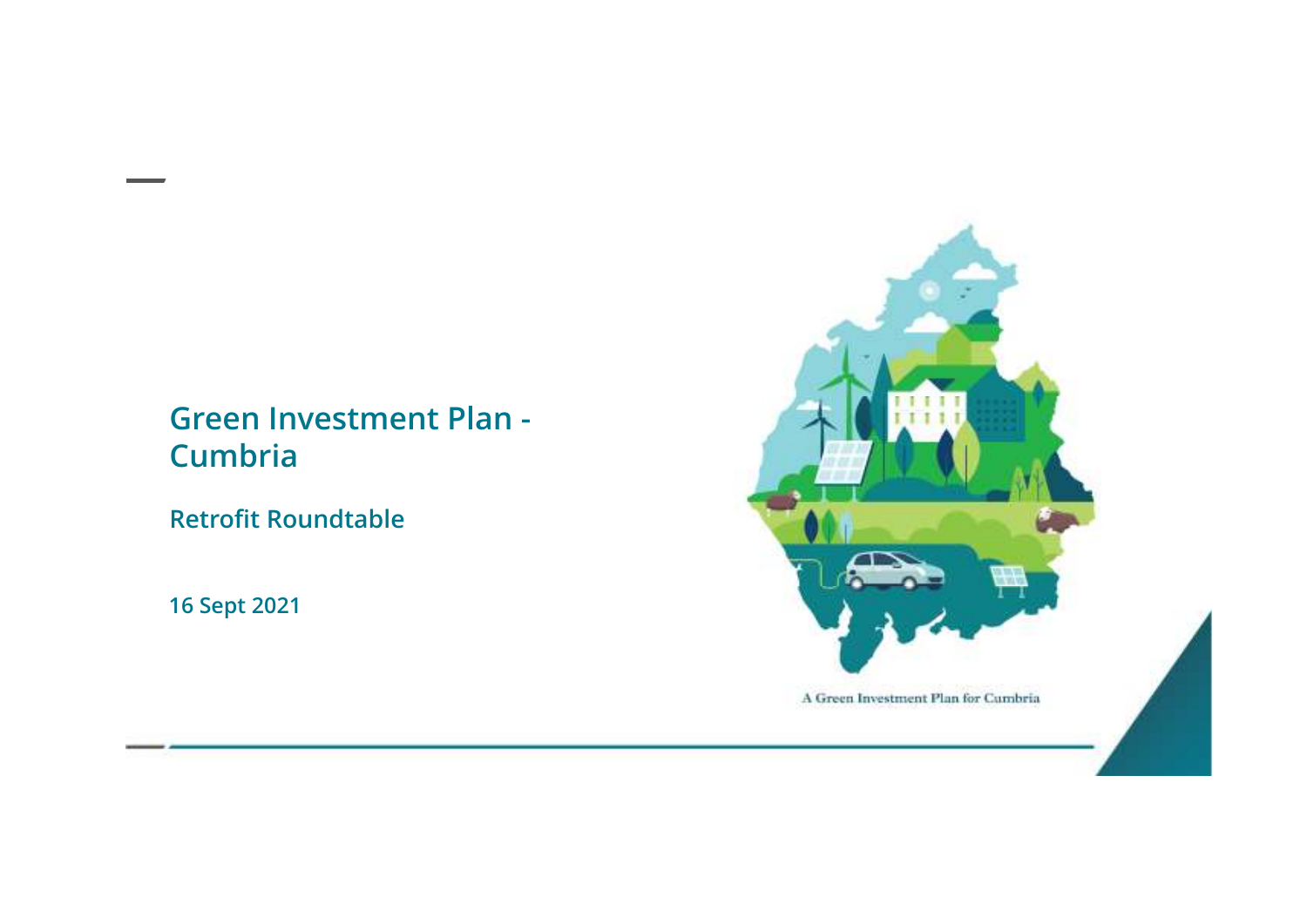## **The Retrofit Kaleidoscope**

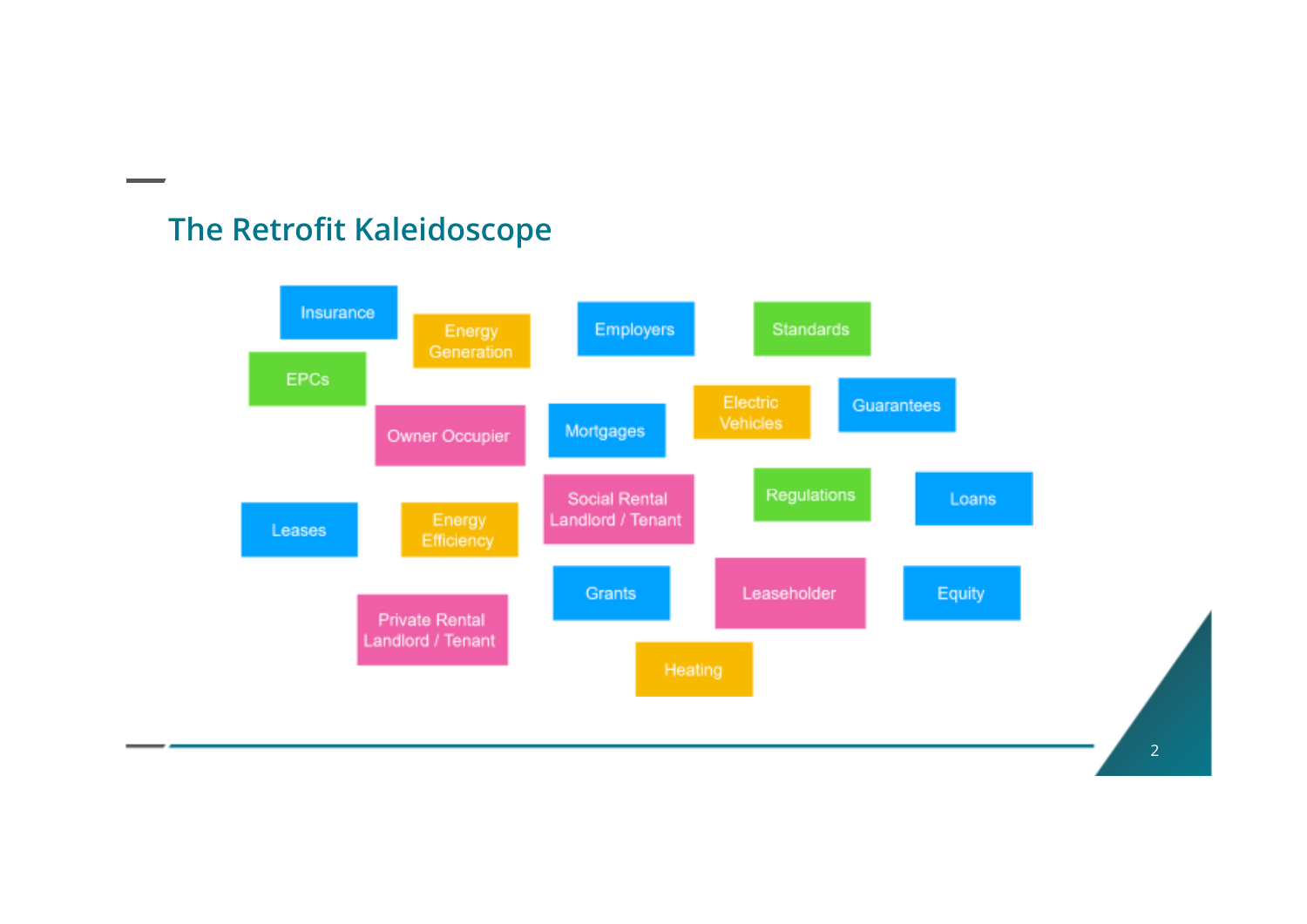## **And a wide range of stakeholders …**

- Local consumers of retrofit and retrofit finance products
- Local / regional contractors in EPC works, heat pump / solar / EV charger installation and maintenance
- Local / national project managers, retrofit co-ordinators
- National / local banks / building societies
- Local NGOs (as advice providers etc))
- Local / national government
- GFI-CEEB / Green Buildings Council etc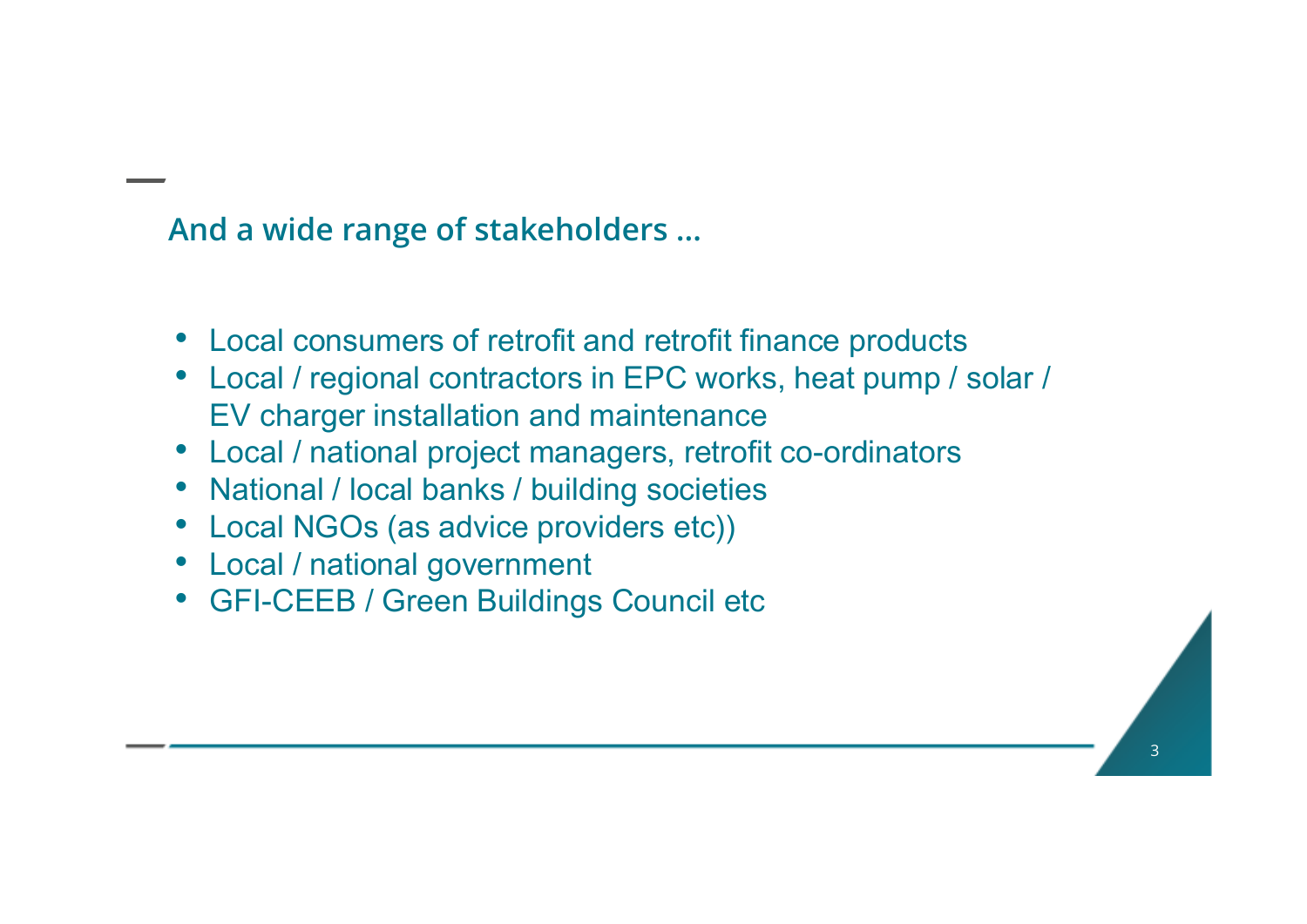# **Leading to many different possible approaches**

The GFI-led Coalition for the Energy Efficiency of Buildings (CEEB) May 2020 report suggested more than 20 "Demonstrator Projects" under 6 headings:

- **Data and Enabling Frameworks**: e.g standardised savings calculations, a platform to support customers through the retrofit "journey"
- **Tenancy Agreements:** arrangements designed to align landlord and tenant interests
- **Lending Products:** equity release, additional advances, salary sacrifice schemes via employers
- **Savings and Investment Products:** Community Municipal Bonds (crowdfunding for local authority schemes), Energy Saving Isa (reductions in energy bills directed to an ISA)
- **Energy Service Products:** Insurance-backed guarantees to encourage early adopters and "deep retrofit"
- **Government Guaranteed Financing:** for large-scale retrofit in social